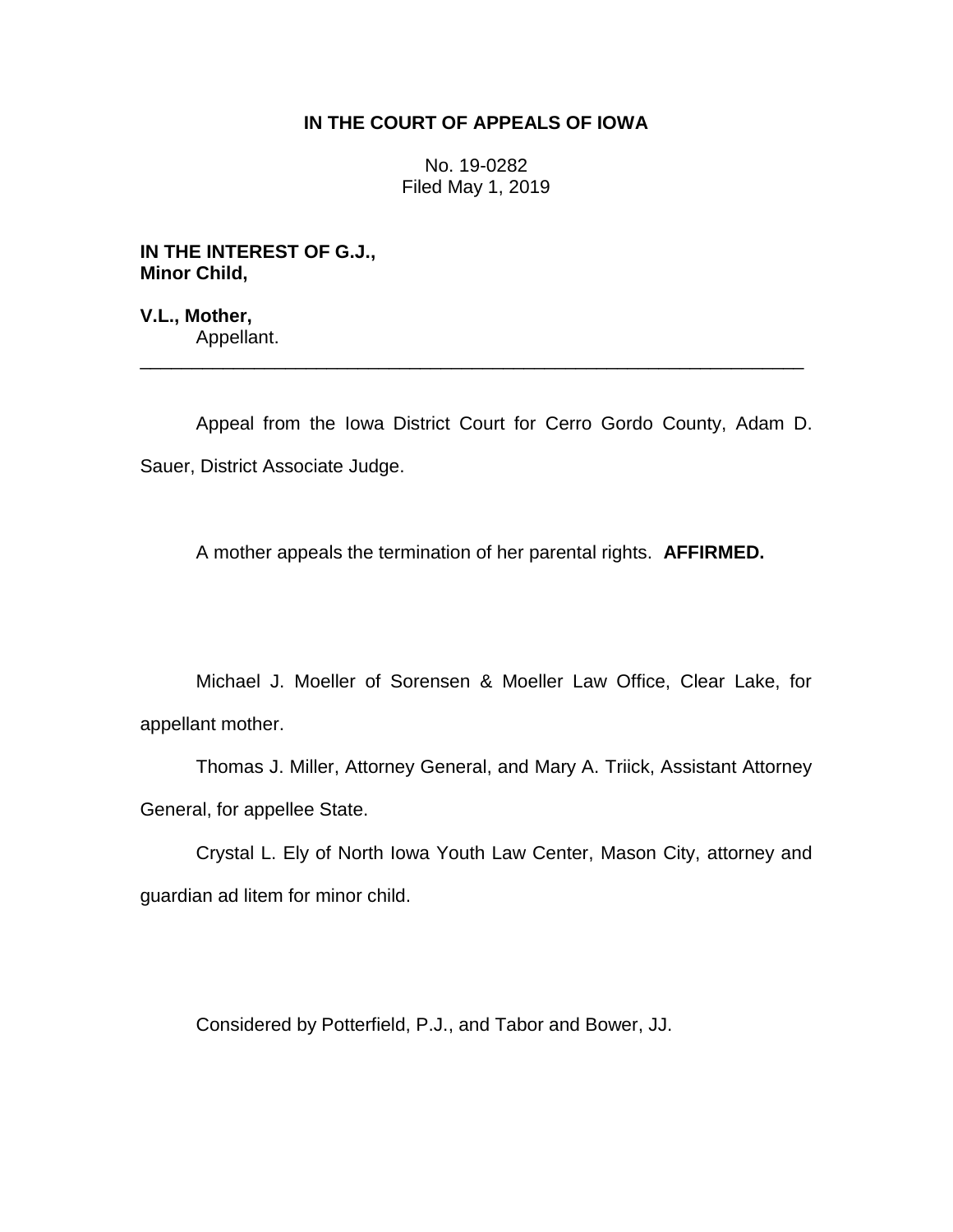#### **BOWER, Judge.**

 $\overline{a}$ 

A mother appeals the juvenile court order terminating her parental rights. She claims the State did not show by clear and convincing evidence her parental rights should be terminated, the Iowa Department of Human Services (DHS) failed to make reasonable efforts at reunification, and she should be granted additional time. We find reasonable efforts were made to reunify the family and the child could not be safely returned to the mother's care even with additional services and time. We affirm.

## **I. Background Facts & Proceedings**

V.L. is the mother of G.J., born in 2017. The mother listed several putative fathers to the child throughout the proceedings. The mother's rights had been terminated to an older child in early 2016 following two years of services.

On October 15, 2017, the child was removed from the mother's care following a domestic dispute between the mother and her paramour. The mother is deaf and mute. While law enforcement were in the home investigating the domestic dispute, the mother picked up and abruptly moved the three-month-old infant back and forth in a jerky manner without supporting the child's head, and the child's head struck the mother's shoulder. The child was hospitalized for observation and the mother was charged with child endangerment.<sup>1</sup> When released from the hospital, the child was placed with the foster family that adopted the older sibling. The child was adjudicated in need of assistance (CINA) on December 1.

<sup>1</sup> The mother was found guilty of assault causing bodily injury in March 2018 and served twenty-eight days in jail.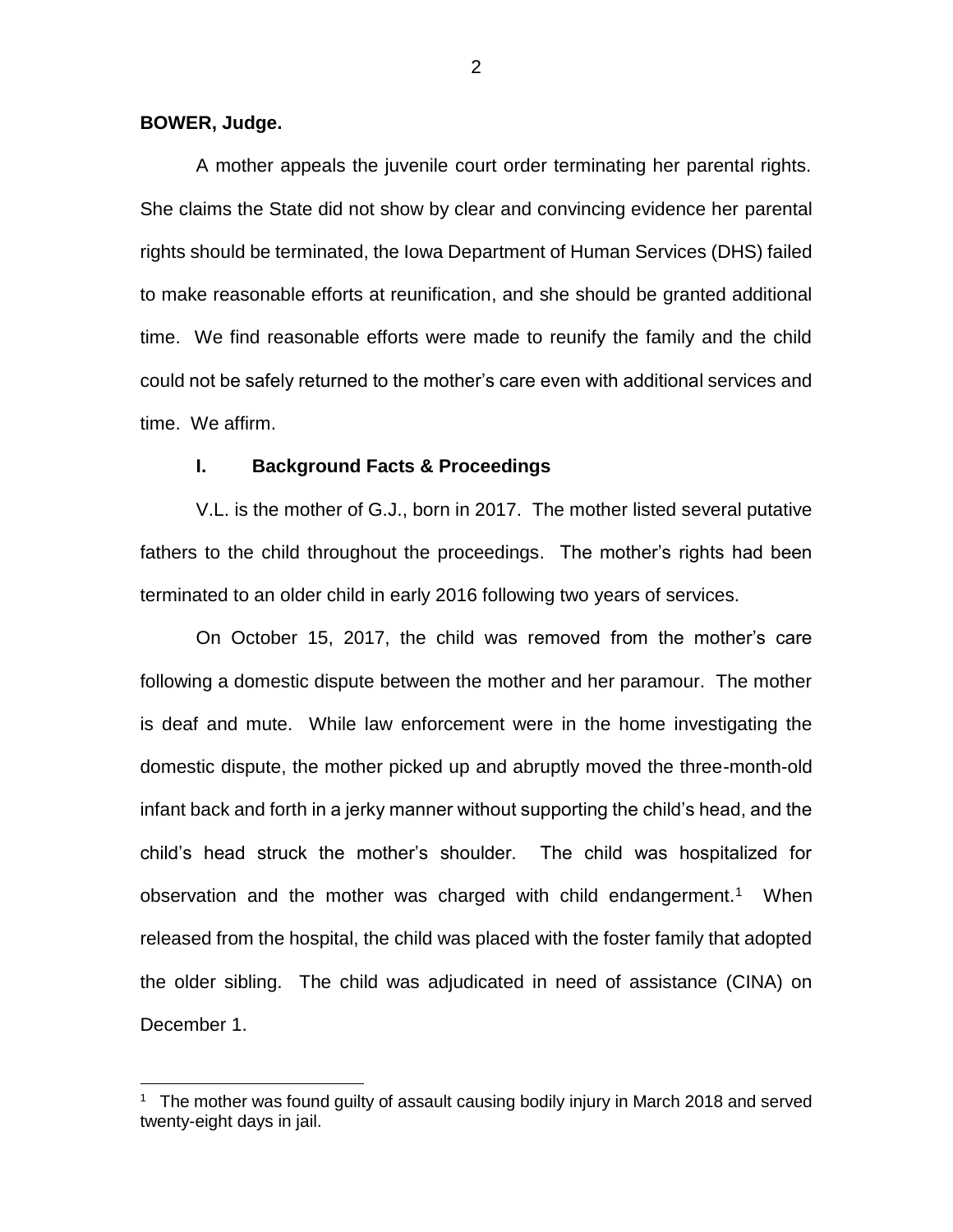In addition to services provided by DHS and Family Safety, Risk, and Permanency services (FSRP), the mother also worked with service providers from Deaf Iowans Against Abuse (DIAA) and Crisis Intervention Service. In July, the court ordered interpreters be present at all visitations and in-person interactions between the mother, DHS, and FSRP.

The mother preferred a Certified Deaf Interpreter (CDI) to American Sign Language (ASL) interpreters, stating she primarily spoke a pidgin version of sign language. The interpreters available to DHS for in-person visits were ASL interpreters; the only CDI interpreters meeting DHS standards were based in other states. The mother was able to communicate with the ASL interpreters. The court ordered the CDI interpreters be available in person at court hearings, and approved availability through a video chat during FSRP and DHS sessions with the mother.<sup>2</sup> Early in the case, visitation occurred whether or not an interpreter was available. Following the court's order, later visits where an interpreter was not available were rescheduled.

DHS, FSRP, and the mother's DIAA advocate all worked to get the mother into ASL classes to facilitate her communication abilities. When the mother moved back to Mason City in February, she no longer had transportation to in-person ASL classes she was signed up for in Charles City. In August, the DIAA advocate helped the mother enroll in an online ASL class. The mother did not participate in any of the classes, blaming her time in jail and then lack of an iPad as preventing

 $\overline{a}$ 

<sup>&</sup>lt;sup>2</sup> The mother also makes use of an app that video conferences an interpreter for phone calls. Additionally, the record shows she does significant amounts of texting and writing to others through Facebook and other social media.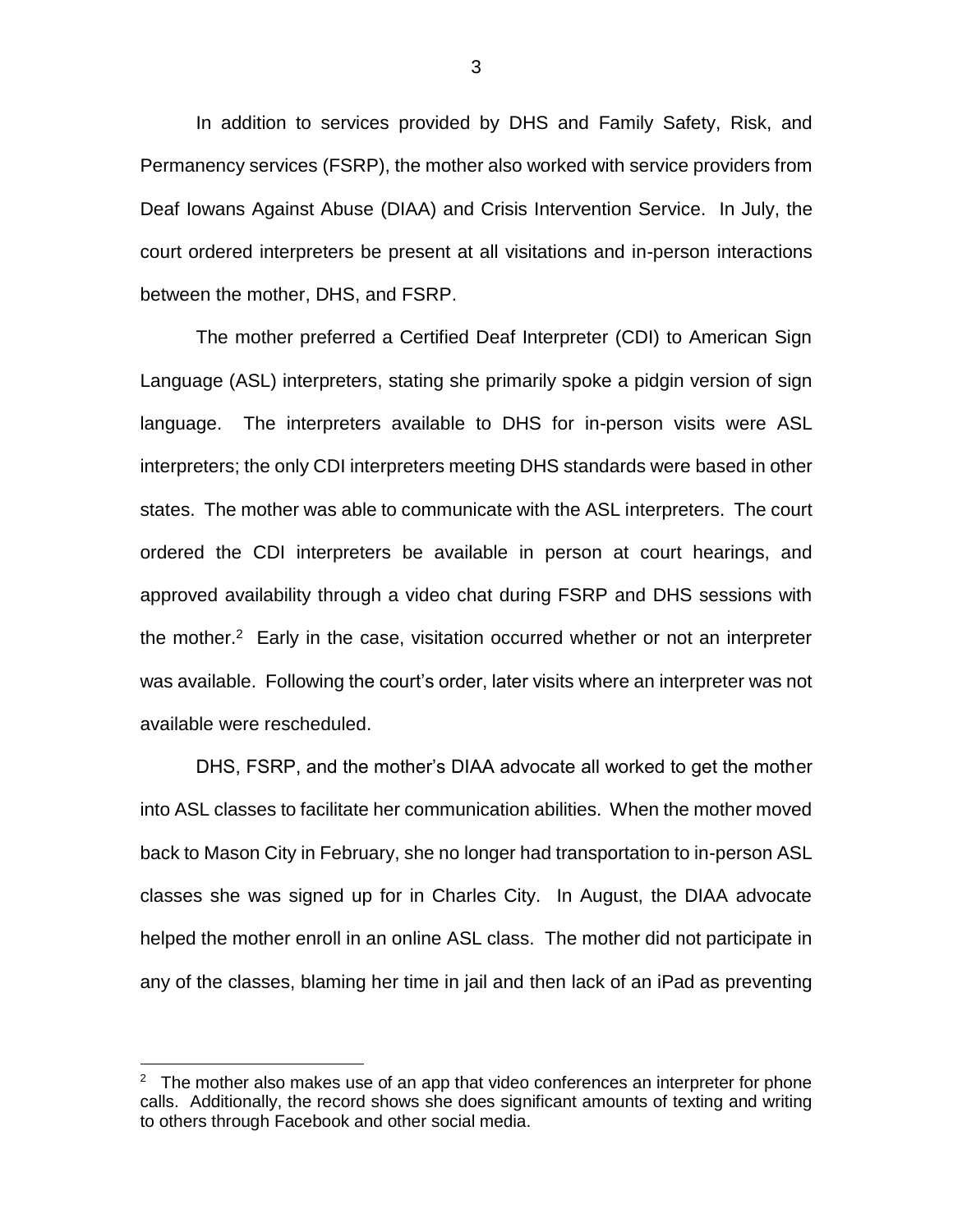her attendance. The mother provided conflicting communication information to providers. At times, she would claim to be unable to communicate clearly via written communications and other times would stop providers from reading things to her and indicate she could read and understand things on her own.

From October 2017 until the beginning of February 2018, the mother lived in a homeless shelter. In February, she moved into a one-bedroom apartment, and was still there at the time of the termination hearing. The mother was not employed throughout the case, but she received social security disability income, housing assistance, and food assistance every month. The mother has a payee through the county who pays her bills and distributes money to her weekly for food and other purchases.

From the beginning of the CINA case, the court ordered the mother to actively participate in mental-health treatment. While she was in the shelter, the mother met weekly with a therapist, communicating via writing. Once she was out of the shelter, the mother's insurance did not cover the same therapist. DHS and FSRP brought the mother information on other locations. She eventually chose a new therapist, but did not obtain an evaluation until June. She saw a therapist in July, but beginning in August did not show up to appointments or reschedule them. By the time of the termination hearing, the mother had not been to therapy for six months, but she had been reporting to FSRP she was attending consistently. The mother obtained her medications from the same healthcare facility.

DHS arranged a psychological evaluation for the mother in early September. The appointment was made with a psychologist able to communicate through sign language and recommended by the Iowa School for the Deaf. After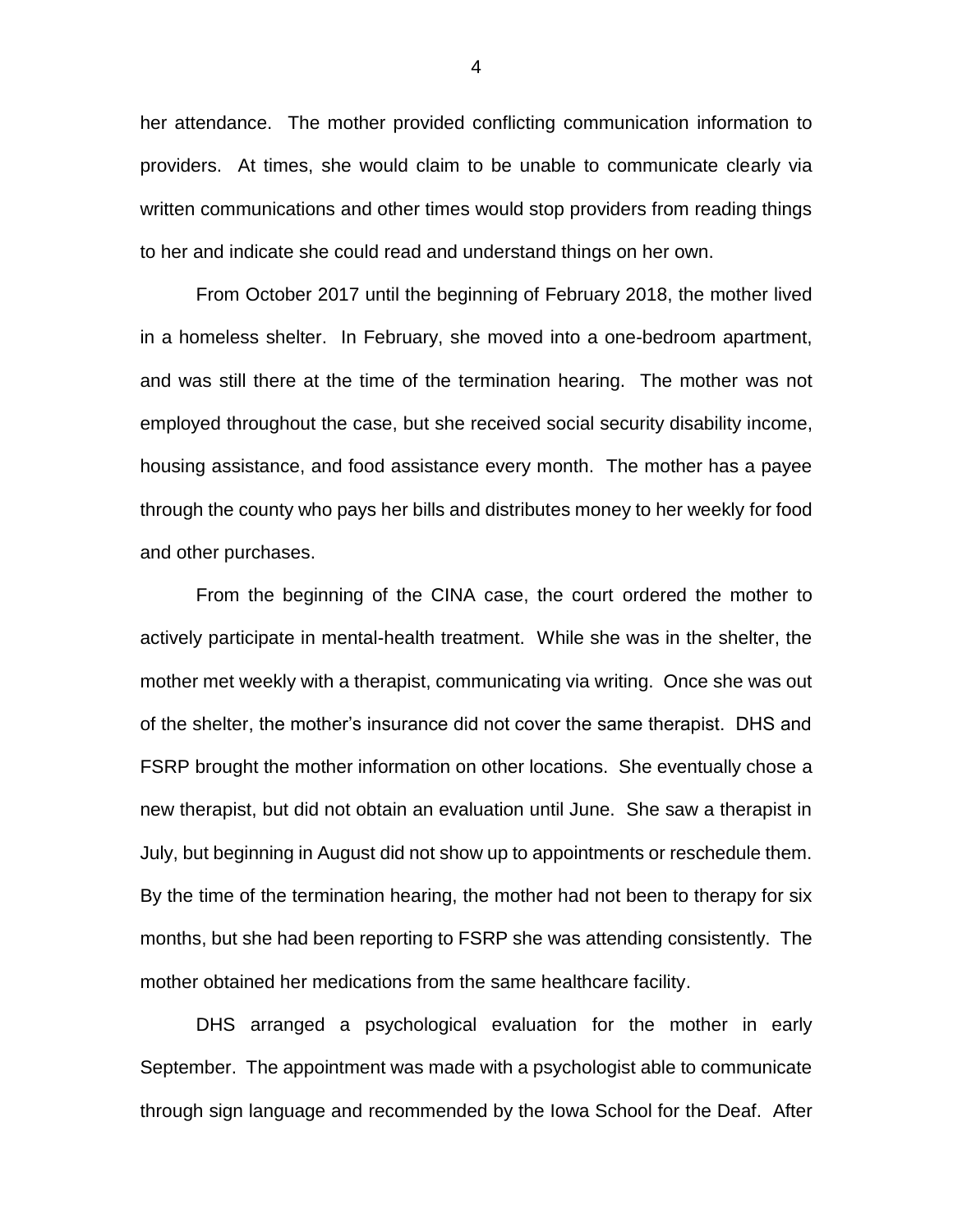initially agreeing to the evaluation, the mother changed her mind, alternately claiming it would violate her probation, it conflicted with when she was to serve jail time, the transportation company would not take her, her lawyer and DIAA advocate told her she did not need to go, and various other reasons. Ultimately, she claimed DHS should have provided her with a deaf psychologist with an understanding of deaf culture, but the mother made no suggestions to DHS for a psychologist she felt was sufficiently qualified.

FSRP reports throughout the case show the mother tends to rely on others to make her appointments, sign her up for services and aid, and to generally tell her how to take care of the child. While she seemed receptive to suggestions or corrections from FSRP workers, she struggled to retain and develop those skills between visits and as the child grew. The mother repeatedly showed a lack of attention that could easily lead the child to harm, including being primarily focused on her phone, forgetting to feed the child or put the child down for a nap, not noticing the child putting items in her mouth that should not be eaten or climbing on outdoor furniture, and the child generally wandering around the apartment without the mother paying attention. The mother cancelled and cut short several visits with the child and many parenting sessions with FSRP in the months leading up to termination because she was stressed, tired, or sick and did not feel up to caring for the child for the full visitation period.

At the termination hearing on January 7 and 8, 2019, the court heard testimony from the mother, the DHS social worker, a crisis intervention worker who assisted the mother, the mother's DIAA advocate, the FSRP provider, the mother's probation officer, and the mother's CINA attorney.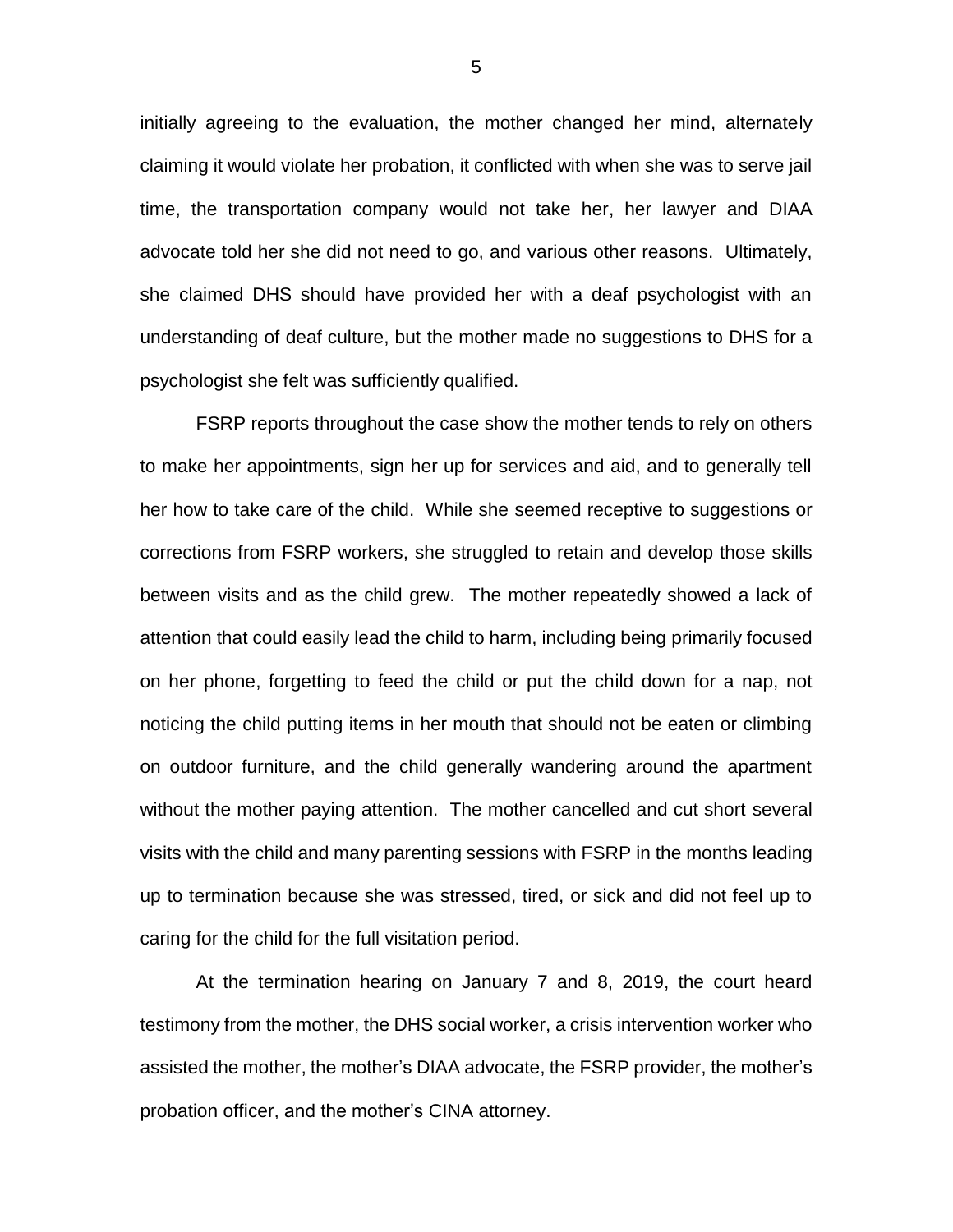On February 1, 2019, the court terminated the mother's parental rights pursuant to lowa Code section 232.116(1)(g) and (h) (2018).<sup>3</sup> She appeals.

## **II. Standard of Review**

We review termination-of-parental-rights cases de novo. *In re A.B.*, 815 N.W.2d 764, 773 (Iowa 2012). "There must be clear and convincing evidence of the grounds for termination of parental rights." *In re M.W.*, 876 N.W.2d 212, 219 (Iowa 2016). Clear and convincing evidence means there are "no serious or substantial doubts as to the correctness of conclusions of law drawn from the evidence." *In re L.H.*, 904 N.W.2d 145, 149 (Iowa 2017) (citation omitted). The paramount concern in termination proceedings is the best interest of the child. *In re J.E.*, 723 N.W.2d 793, 798 (Iowa 2006). "We give weight to the juvenile court's factual findings, especially when considering the credibility of witnesses, but we are not bound by them." *In re H.S.*, 805 N.W.2d 737, 745 (Iowa 2011).

#### **III. Sufficiency of the Evidence**

 $\overline{a}$ 

"When the juvenile court terminates parental rights on more than one statutory ground, we may affirm the juvenile court's order on any ground we find supported by the record." *A.B.*, 815 N.W.2d at 774. We find termination was proper under section 232.116(1)(h).

Under Iowa Code section 232.116(1)(h), the court may terminate a parent's rights when the child is three years of age or younger, has been adjudicated CINA, has been removed from the parent's physical custody for at least six of the last twelve months without a trial period at home longer than thirty days, and there is

 $3$  The court also terminated the parental rights of the child's putative father. The putative father did not contest the termination and does not appeal.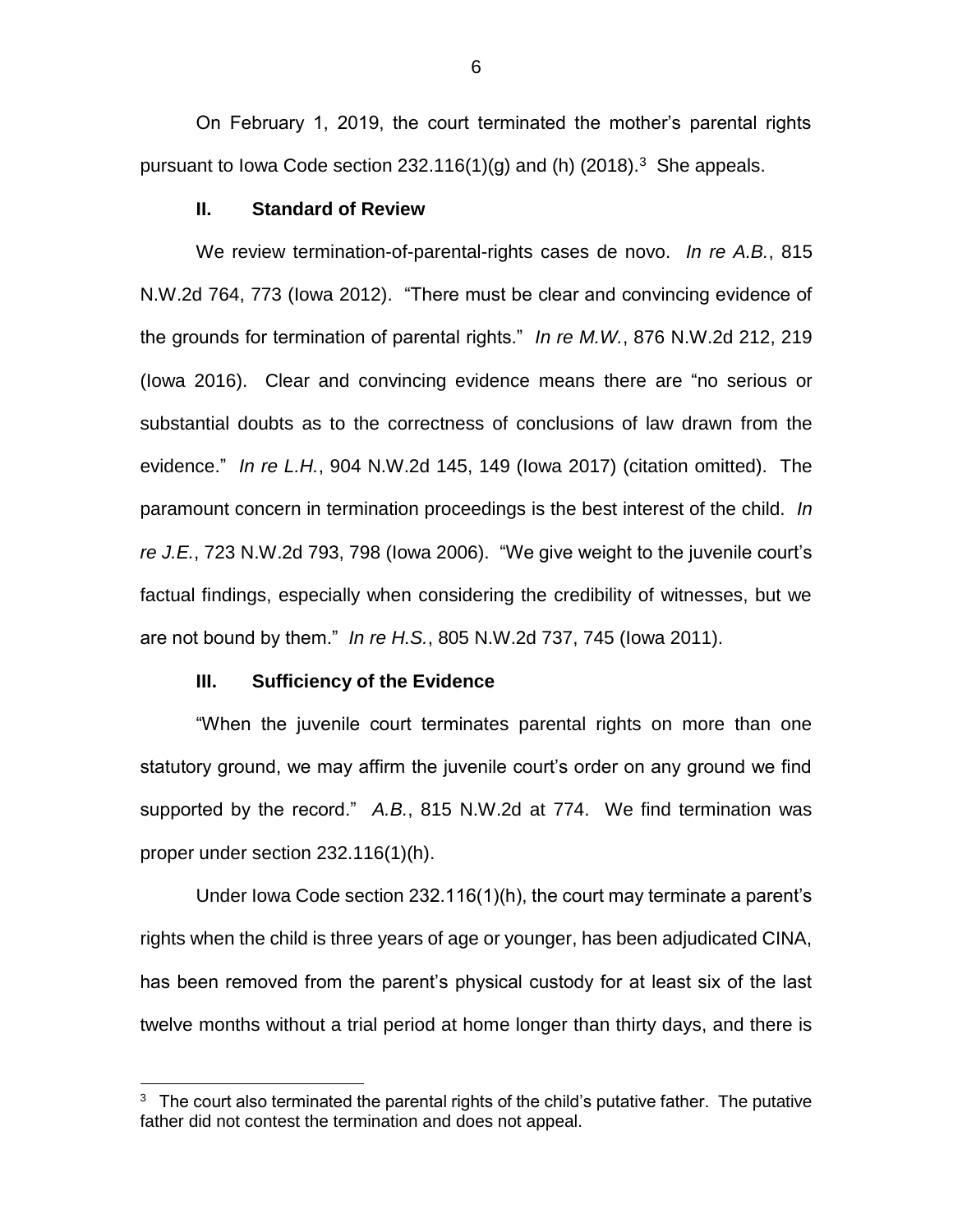clear and convincing evidence the child could not be returned to the home at the present time. The mother does not contest the first three elements have been established.

The district court found clear and convincing evidence existed that the child could not be returned to the mother's care, finding the child would likely suffer harmful effects from the mother's failure to exercise a reasonable degree of care in supervising the child. We agree and find the mother has not shown a willingness to follow through with evaluations and therapy ordered by the court. Two FSRP service providers noted the mother did not understand the child's cues and required multiple reminders and supervision to ensure the child did not come to harm. The mother testified having DHS or FSRP ask her questions about her mental health, her medication, or discussing court requirements caused stress and made her health worse.

While individual incidents of lack of care and supervision may seem small, put in a cumulative context they show the child cannot safely return to the home. *See In re A.M.*, 843 N.W.2d 100, 111–12 (Iowa 2014). The mother has not progressed beyond supervised visits and was still asking basic care questions over a year after the child's removal. When the time came to take court-recommended action to facilitate the child's return, the mother did not follow through, always shifting the blame to others. We find clear and convincing evidence establishes the child cannot be returned to the mother's care at this time.

## **IV. Reasonable Efforts**

The mother claims the State did not make reasonable efforts to reunite her with the child. She raises the issue of reasonable accommodations under the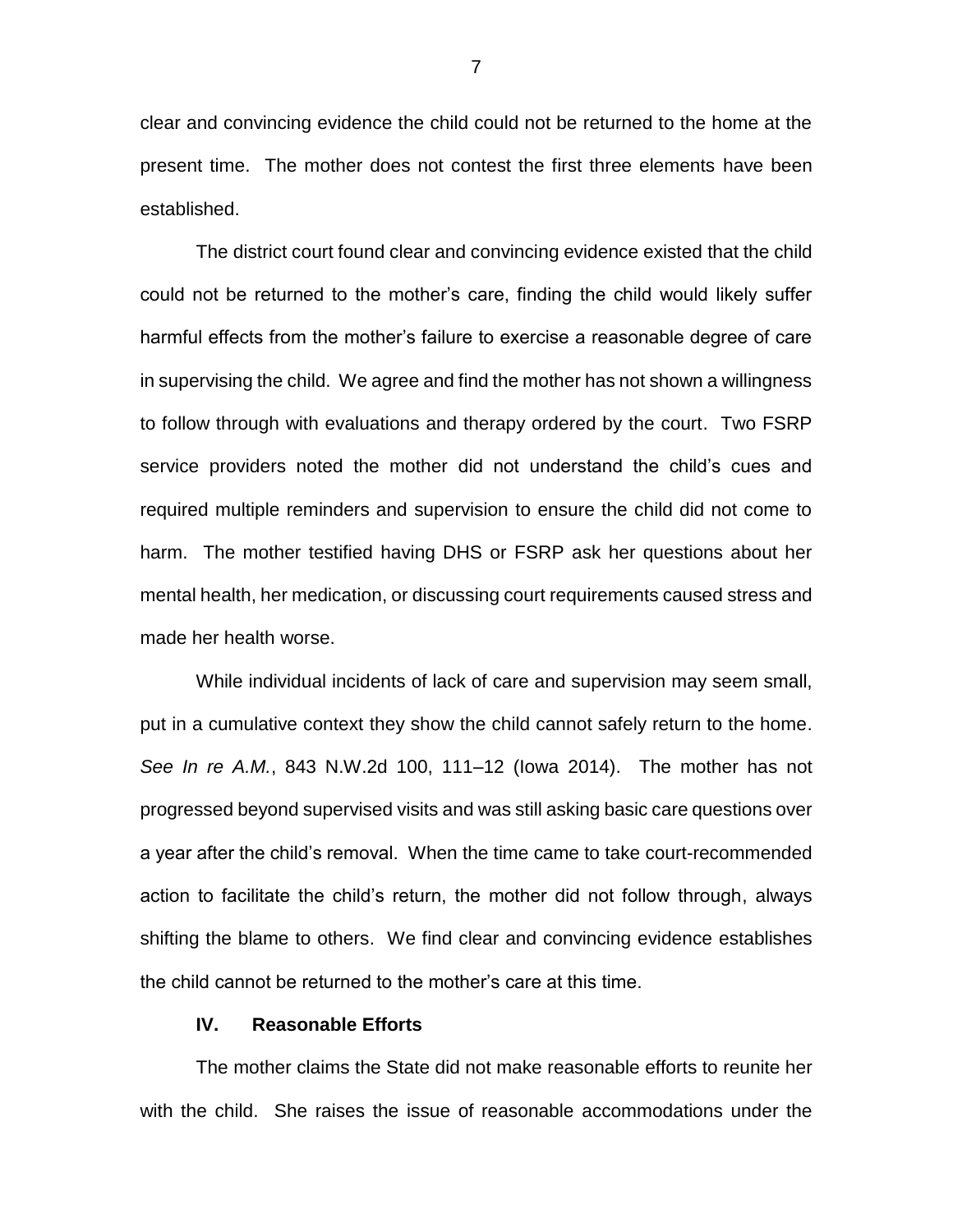Americans with Disabilities Act (ADA), to support a need for additional assistance by DHS. We note the mother raised similar claims on appeal with the child subject to the 2016 termination. *See In re J.L.*, 868 N.W.2d 462, 467 (Iowa 2015); *In re J.L.*, No. 16-0601, 2016 WL 3554927, at \*2–4 (Iowa Ct. App. June 29, 2016). Iowa Code section 232.102(9) requires DHS to "make every reasonable effort to return the child to the child's home as quickly as possible consistent with the best interests of the child." The purpose underlying the reasonable-efforts requirement is to help the parent to make the changes necessary for the child to return. As we noted in her prior appeal, "the reasonable-efforts requirement is not a strict substantive requirement for termination." *J.L.*, 2016 WL 3554927, at \*3.

In this case, the juvenile court found DHS had made reasonable efforts toward reunification through providing: "FSRP services, paternity testing, mental health services, Certified American Sign Language and Certified Deaf Interpreters, Crisis Intervention Services, referrals for in-person ASL classes, transportation, and referral for psychological evaluation."

On appeal, the mother identifies four reasonable effort "accommodations" she claims to have been denied: picture books to help her comprehend the parenting curriculum, the provision of an alert system for when the child cries, an "appropriate" psychological evaluator, and providing adequate communications. She asked the court for more time for reunification with these requested accommodations. On the record before us, the mother has failed to show any of her requested accommodations are either reasonable or would make it safe for the child to return to her care.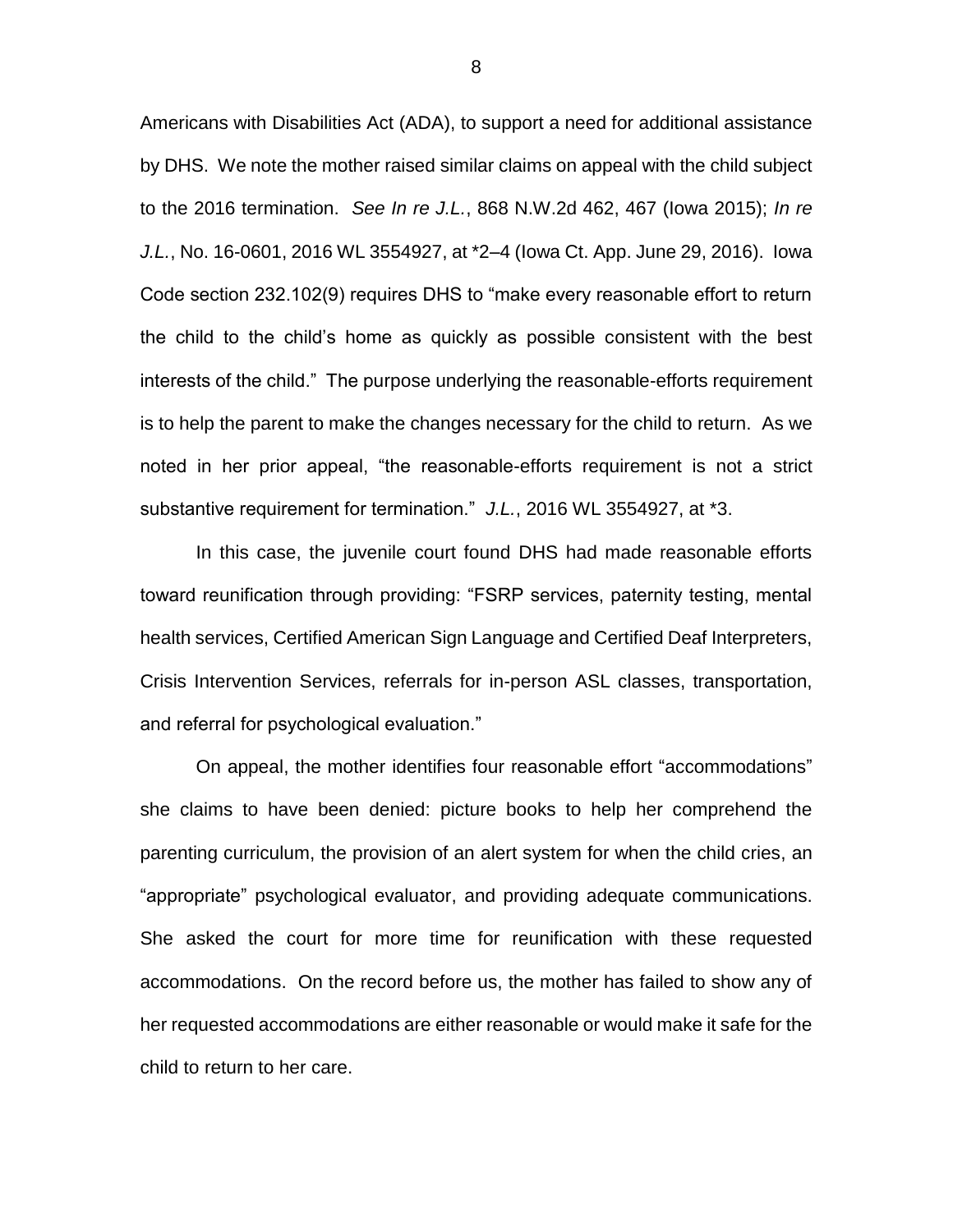First, DHS and FSRP provided reasonable efforts to teach the mother parenting skills. FSRP used demonstrations with dolls and the child to show the mother appropriate actions. FSRP would communicate role-playing scenarios with the mother and inquire what appropriate actions would be in those situations. FSRP provided the written materials given to parents to review and discuss. FSRP arranged for weekly sessions with the mother and two interpreters to discuss both the current status and to work on parenting skills. The mother cancelled multiple sessions because they caused her too much stress. The mother does not provide an explanation how the addition of picture books would have improved her understanding of parenting skills beyond the services already provided.

Next, the record shows more than once the mother was offered and refused an alert system for when the baby cried. The child's doctor had offered her a system before the CINA proceedings ever began, and the FSRP reports note the mother told them she did not want an alert system until the child was returned to her care. In her testimony, the mother stated she would get the alert system "once I have [G.J.]" At no point prior to the hearing did the mother exhibit interest in pursuing the alert system, either refusing it or telling DHS and FSRP she was getting a system elsewhere. To now claim DHS has denied providing the mother the system is misleading at best, and we find the mother's claim has no merit.

Third, we find DHS made reasonable efforts to find an appropriate psychological evaluator for the mother. DHS consulted with the Iowa School for the Deaf to identify an appropriate psychologist with experience working with the deaf and able to communicate through sign language. DHS also approved the mother's DIAA advocate attending the evaluation, but even with that the mother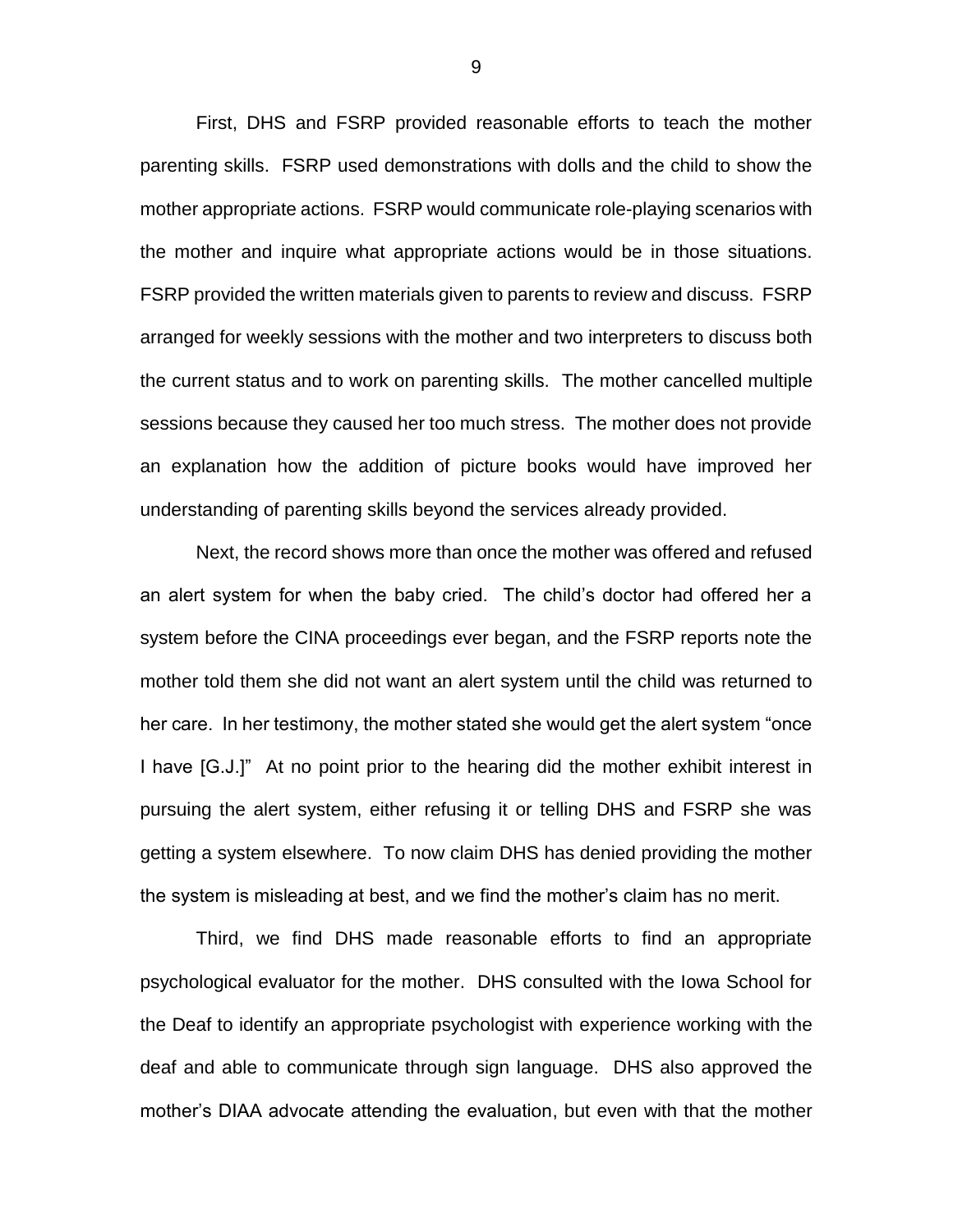refused to attend, claiming she needed a deaf evaluator who understood the deaf culture. Then, at the termination hearing, the mother testified she objected to the psychologist DHS arranged due to his use of ASL instead of the mother's pidgin signing and stated she would prefer to have a certified interpreter for her evaluation rather than the designated evaluator signing for himself. We find DHS made reasonable efforts to find an appropriate psychological evaluator.

Finally, as to communications, we find DHS made reasonable efforts. An ASL interpreter was provided at visitations, and a CDI was available via video conference for parenting and review sessions between FSRP, DHS, and the mother, and in-person for court hearings. Despite efforts by both DHS and her DIAA advocate, the mother chose to not pursue ASL classes or make any effort to improve her communication abilities. The mother exhibited varying levels of understanding of ASL and the ability to read and write in the English language throughout the proceedings, alternately claiming lack of understanding and full understanding.

We find DHS made reasonable efforts to facilitate the reunification of the mother and the child. DHS provided reasonable accommodations in compliance with the ADA to the extent possible given the mother's refusal to actively participate in ordered services. The mother has failed to show she requested a reasonable service that was not offered to her. DHS can offer the services, but the parent must make the effort if the services are to remedy deficiencies and help return the child to the home.